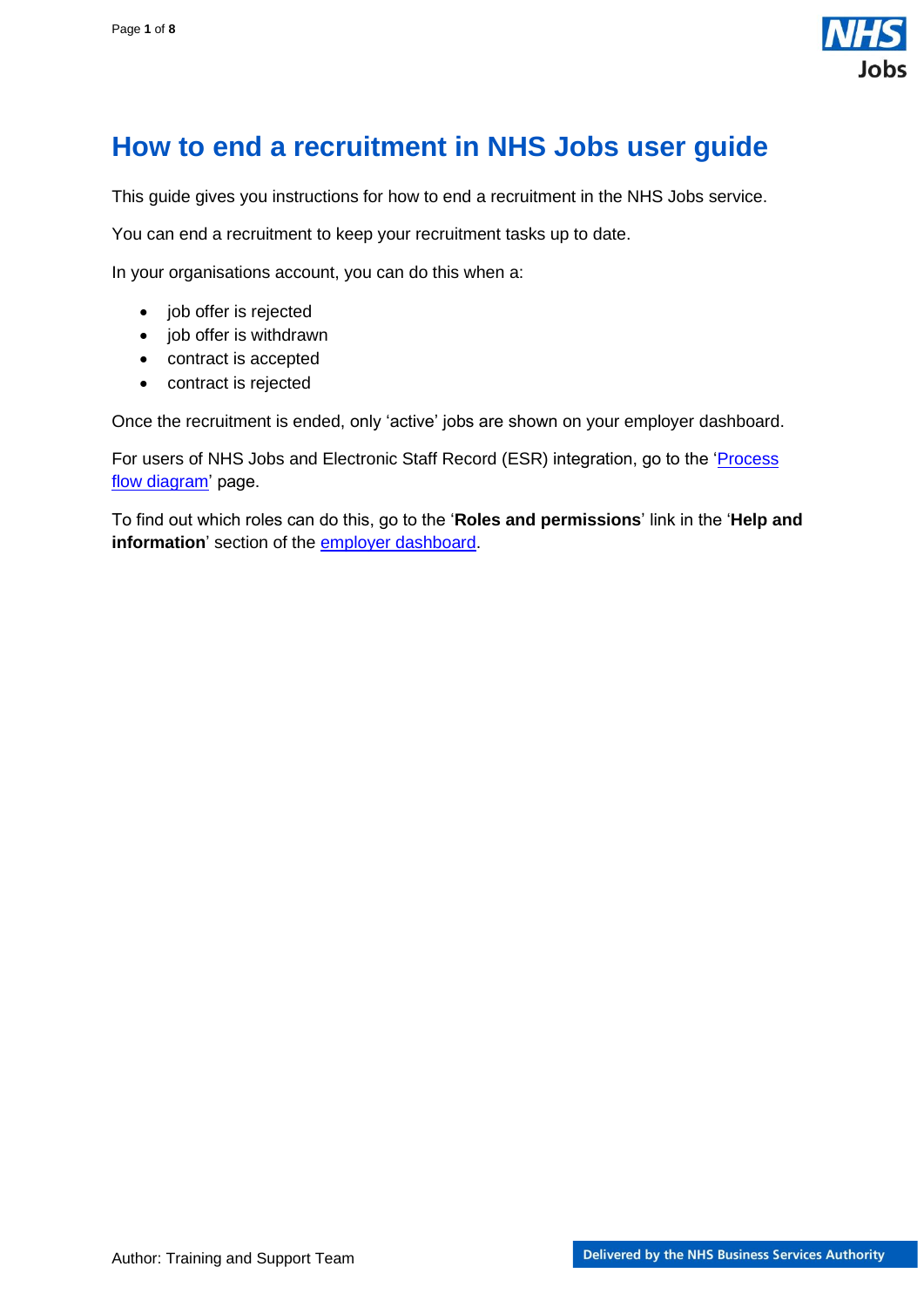# **Contents**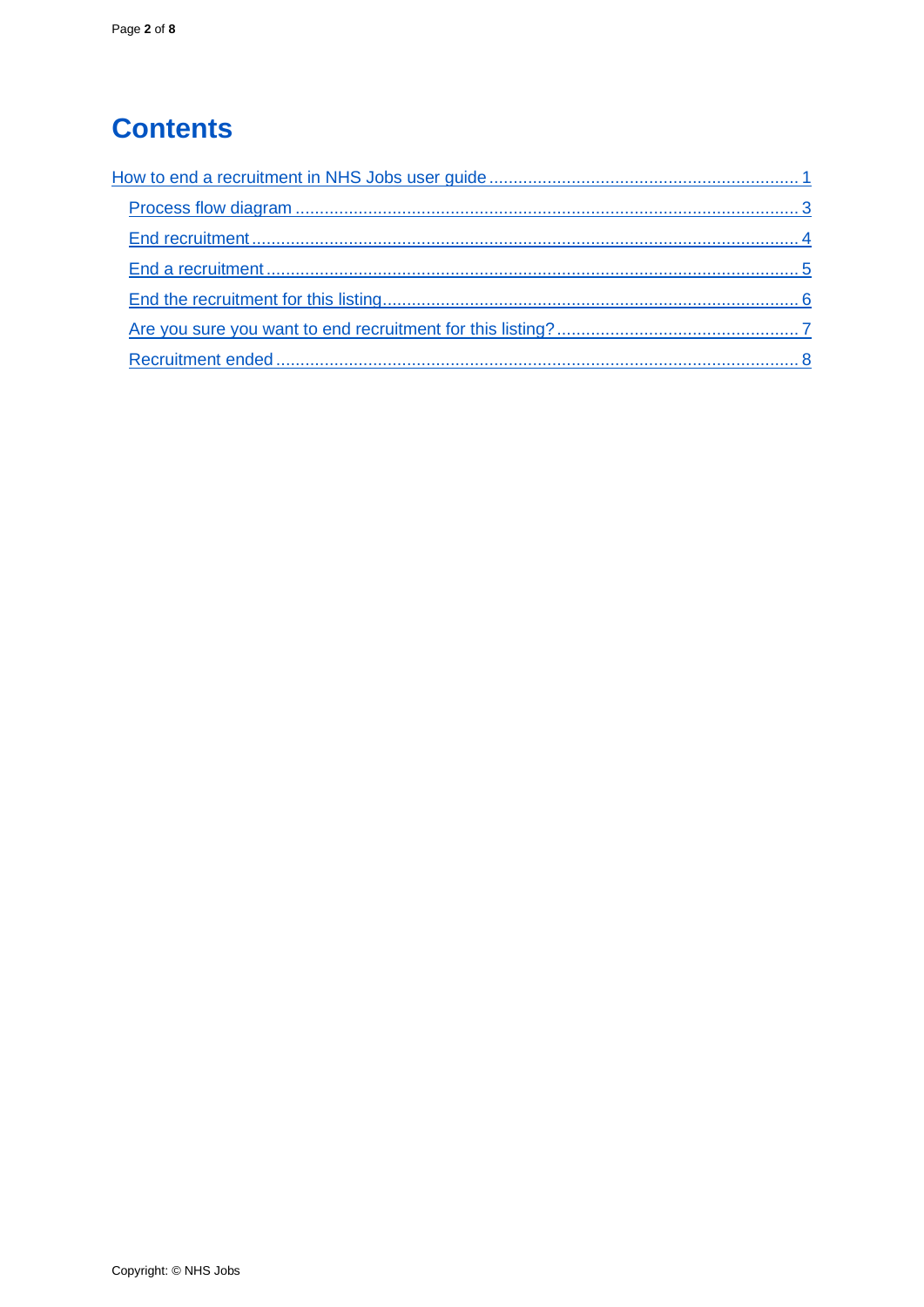| Key               | Withdrawing a job offer or contract and terminating an applicant record                                                                                                     |                                                                          |                                                                                                    |  |  |
|-------------------|-----------------------------------------------------------------------------------------------------------------------------------------------------------------------------|--------------------------------------------------------------------------|----------------------------------------------------------------------------------------------------|--|--|
| Manual process    | NHS Jobs                                                                                                                                                                    | Integration                                                              | <b>ESR</b>                                                                                         |  |  |
| Automatic process | 1. Employer withdraws the applicant's<br>job offer or contract.<br>4. End recruitment<br>No<br>6. Employer makes a job offer or<br>issues a contract to another applicant., | 2. NHS Jobs transfers the information<br>to ESR (hourly process).<br>Yes | $\blacktriangleright$ 3. The applicant record is terminated.<br>5. The vacancy is manually closed. |  |  |

## <span id="page-2-0"></span>**Process flow diagram**

Go to the ['End recruitment'](#page-3-0) page.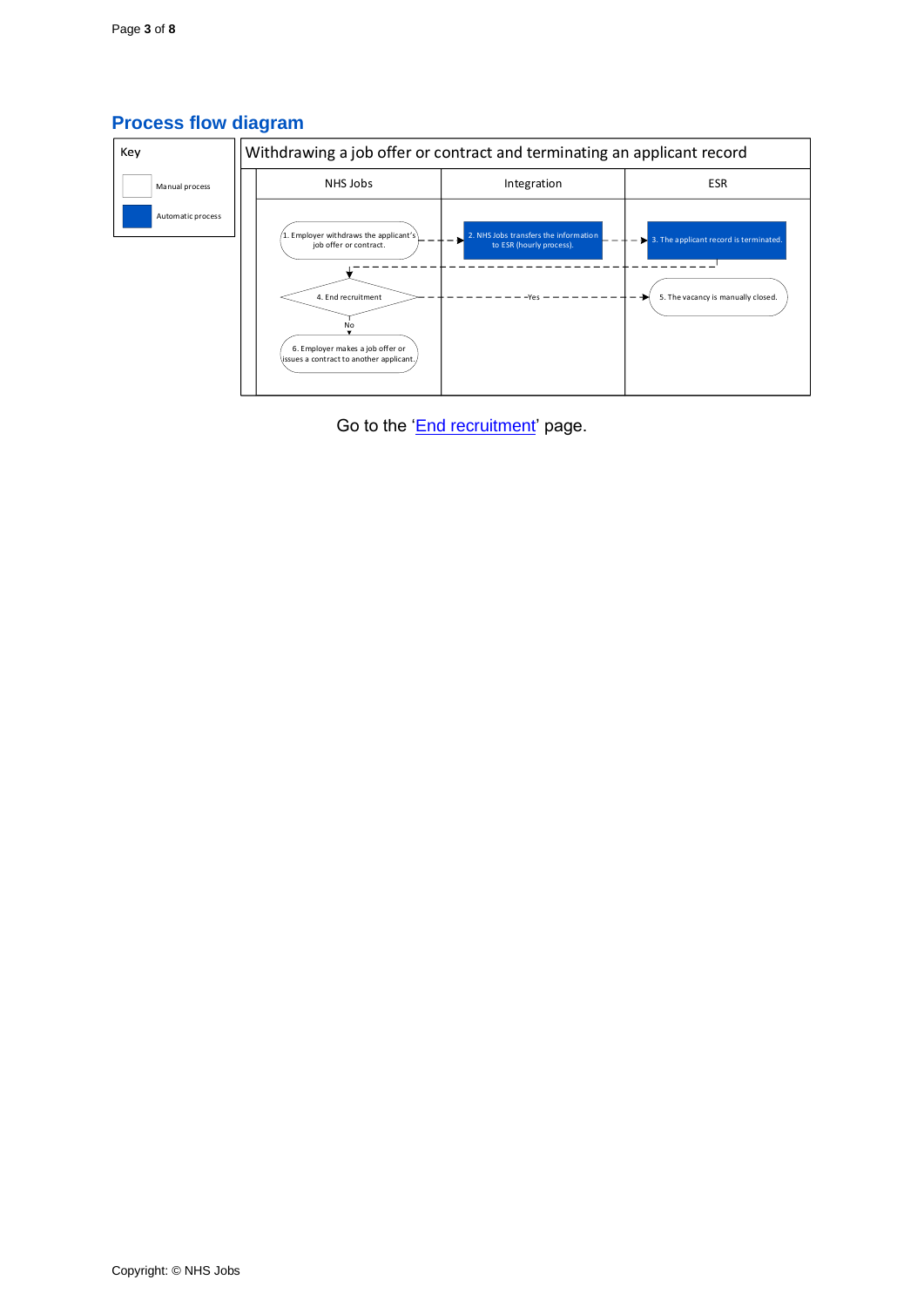#### <span id="page-3-0"></span>**End recruitment**

This page gives you instructions for how to end a recruitment in your organisations account.

**Important:** The employer dashboard is shown. You'll only see the 'End recruitment' link if you're an NHS Jobs 'Super user', 'Team leader' or 'Recruitment administrator' role for your organisations account.

To end a recruitment, complete the following step:

1. Select the ['End recruitment'](#page-4-0) link.

| Jobs                                                                         | You're viewing NHS Business Services Authority<br>Change<br>Signed in as Liam M1 Sign Out |                                                                             |
|------------------------------------------------------------------------------|-------------------------------------------------------------------------------------------|-----------------------------------------------------------------------------|
|                                                                              |                                                                                           | Show tasks for all accounts                                                 |
| <b>BETA</b> Your feedback will help us to improve this service.              |                                                                                           |                                                                             |
| <b>NHS Business Services Authority</b><br><b>Dashboard</b><br>Tasks by stage | <b>Listings by user</b>                                                                   | What you can do<br><b>Create a job listing</b><br>Search for a listing      |
| Showing tasks for<br>All users                                               | $\check{ }$                                                                               | Search for an applicant                                                     |
| <b>Draft</b>                                                                 | 107 - on track 20, overdue 87                                                             | <b>Manage the account</b><br><b>Manage users</b>                            |
| <b>Approvals</b>                                                             | 10 - on track 0, overdue 10                                                               | At risk applicants<br><b>Accredited logos</b><br>Key performance indicators |
| <b>Published</b>                                                             | 11                                                                                        | (KPIs)<br><b>Approval settings</b><br>Departments                           |
| <b>Shortlisting</b>                                                          | 37 - on track 3, overdue 34                                                               | <b>Welsh listings</b>                                                       |
| <b>Interviews</b>                                                            | 29 - on track 1, overdue 28                                                               | <b>Documents and</b><br>templates                                           |
| <b>Ready to offer</b>                                                        | 21 - on track 1, due 2, overdue 18                                                        | Overview of your organisation<br><b>Supporting documents</b>                |
| <b>Conditional offers</b>                                                    | 13 - on track 1, overdue 12                                                               | <b>Contract templates</b><br>Offer letter templates                         |
| Pre-employment<br>checks                                                     | 8 - on track 0, due 1, overdue 7                                                          | <b>Help and information</b>                                                 |
| Contracts                                                                    | 7 - on track 0, overdue 7                                                                 | The employer hub<br><b>Roles and permissions</b>                            |
| <b>End recruitment</b>                                                       | 7 - on track 0, overdue 7                                                                 | Contact your super users                                                    |
|                                                                              |                                                                                           | <b>Reporting</b><br>Run a report                                            |
| Terms and conditions<br><b>Privacy policy</b>                                | <b>Accessibility Statement</b><br>Cookies                                                 | How to create and publish jobs<br>© Crown copyright                         |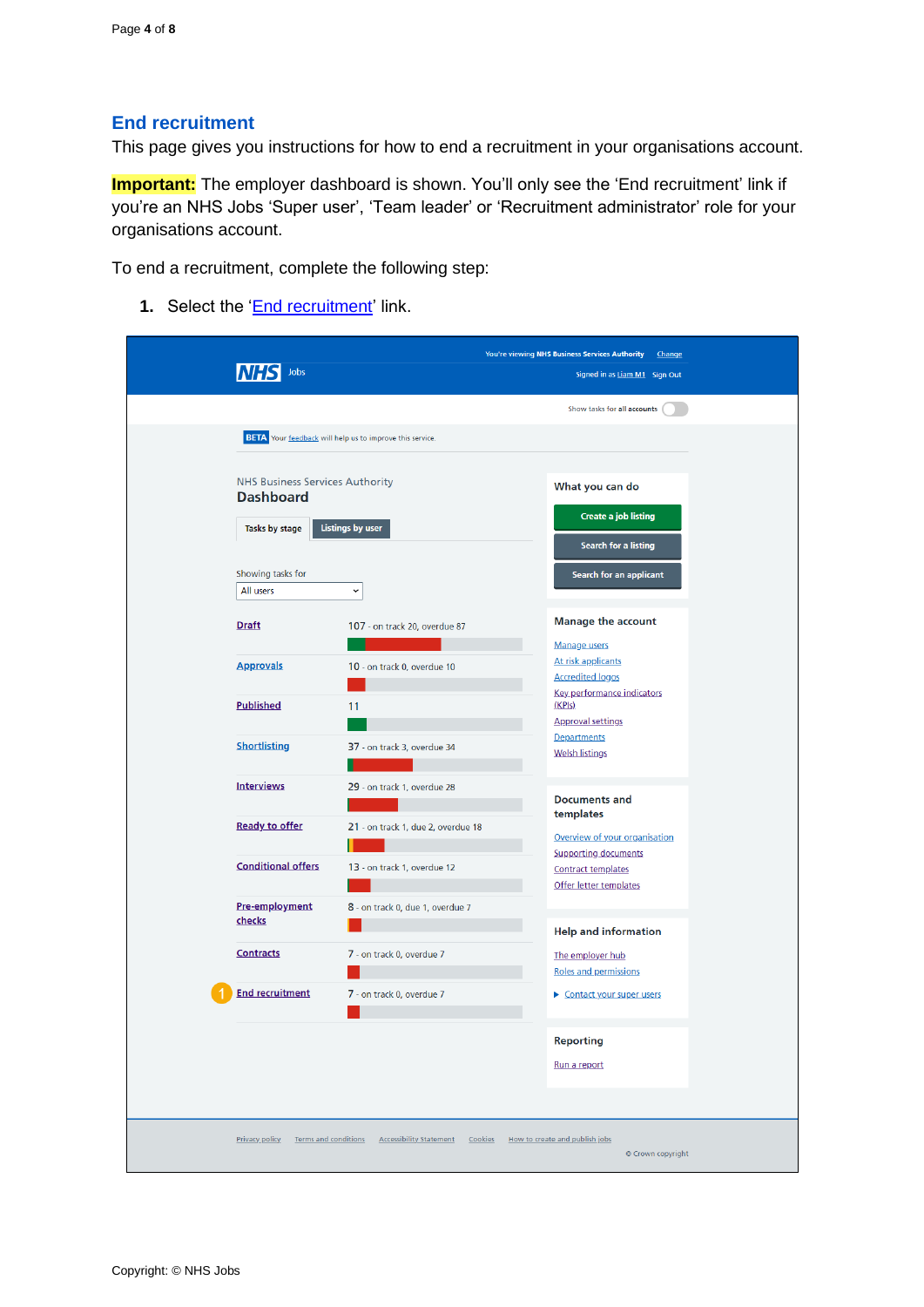#### <span id="page-4-0"></span>**End a recruitment**

This page gives you instructions for how to end a recruitment.

Find the job listing and complete the following step:

**1.** Select the '*End recruitment'* link.

| <b>NHS</b><br>Jobs                                                                                                                        |                           | You're viewing NHS BSA Training<br>Change<br>Signed in as NHSBSA Training Sign Out |  |
|-------------------------------------------------------------------------------------------------------------------------------------------|---------------------------|------------------------------------------------------------------------------------|--|
|                                                                                                                                           |                           | Show tasks for all accounts                                                        |  |
| <b>BETA</b> Your feedback will help us to improve this service.                                                                           |                           |                                                                                    |  |
| < Go back<br><b>NHS BSA Training</b><br><b>End recruitment</b><br>Showing tasks for<br>All users<br>$\check{~}$<br><b>End recruitment</b> | <b>Deadline</b>           | What needs doing next                                                              |  |
| <b>Job title</b>                                                                                                                          |                           |                                                                                    |  |
| <b>Training and Support Officer</b><br>T1111-20-4736                                                                                      | 03 Feb 2022<br><b>DUE</b> | <b>End recruitment</b>                                                             |  |

**Tip:** You can select the 'Job title' link to view the job details. If you've got a lot of job listings, you can use the '**Showing tasks for**' and '**Showing tasks**' drop-down menu to filter and reduce the number of listings on the page.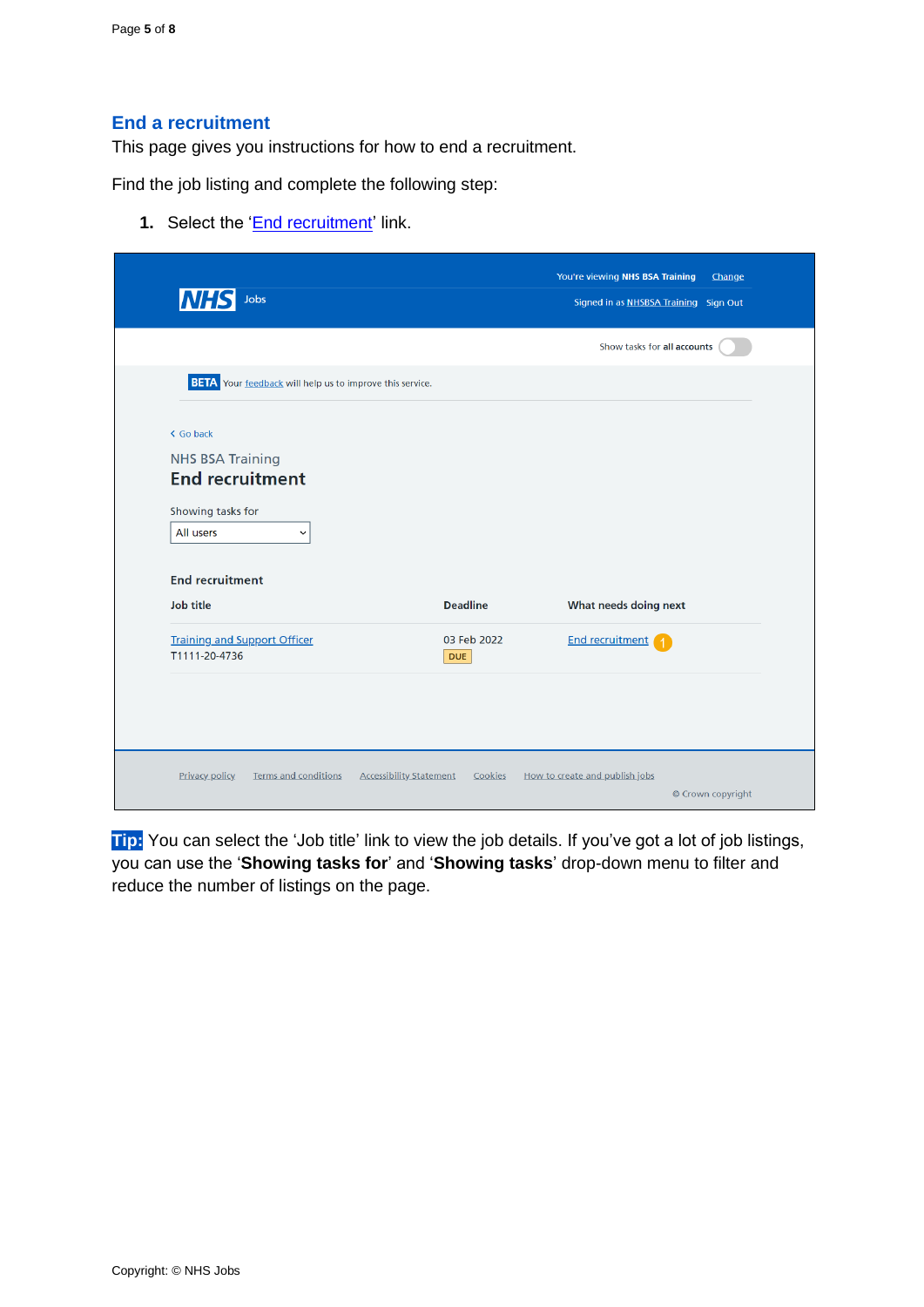### <span id="page-5-0"></span>**End the recruitment for this listing**

This page gives you instructions for how to end the recruitment for this job listing.

**Important:** In this example, the contract is accepted. This means the recruitment can be ended.

To end the recruitment for this job listing, complete the following step:

**1.** Select the '**End recruitment'** button.

| < Go back                            |                                      |                          |  |  |
|--------------------------------------|--------------------------------------|--------------------------|--|--|
| <b>End recruitment</b>               | End the recruitment for this listing |                          |  |  |
| End the recruitment for this listing |                                      |                          |  |  |
| <b>Name</b>                          | <b>Start date</b>                    | <b>Stage</b>             |  |  |
| AR-201123-00001                      | 25 May 2021                          | <b>CONTRACT ACCEPTED</b> |  |  |
|                                      |                                      |                          |  |  |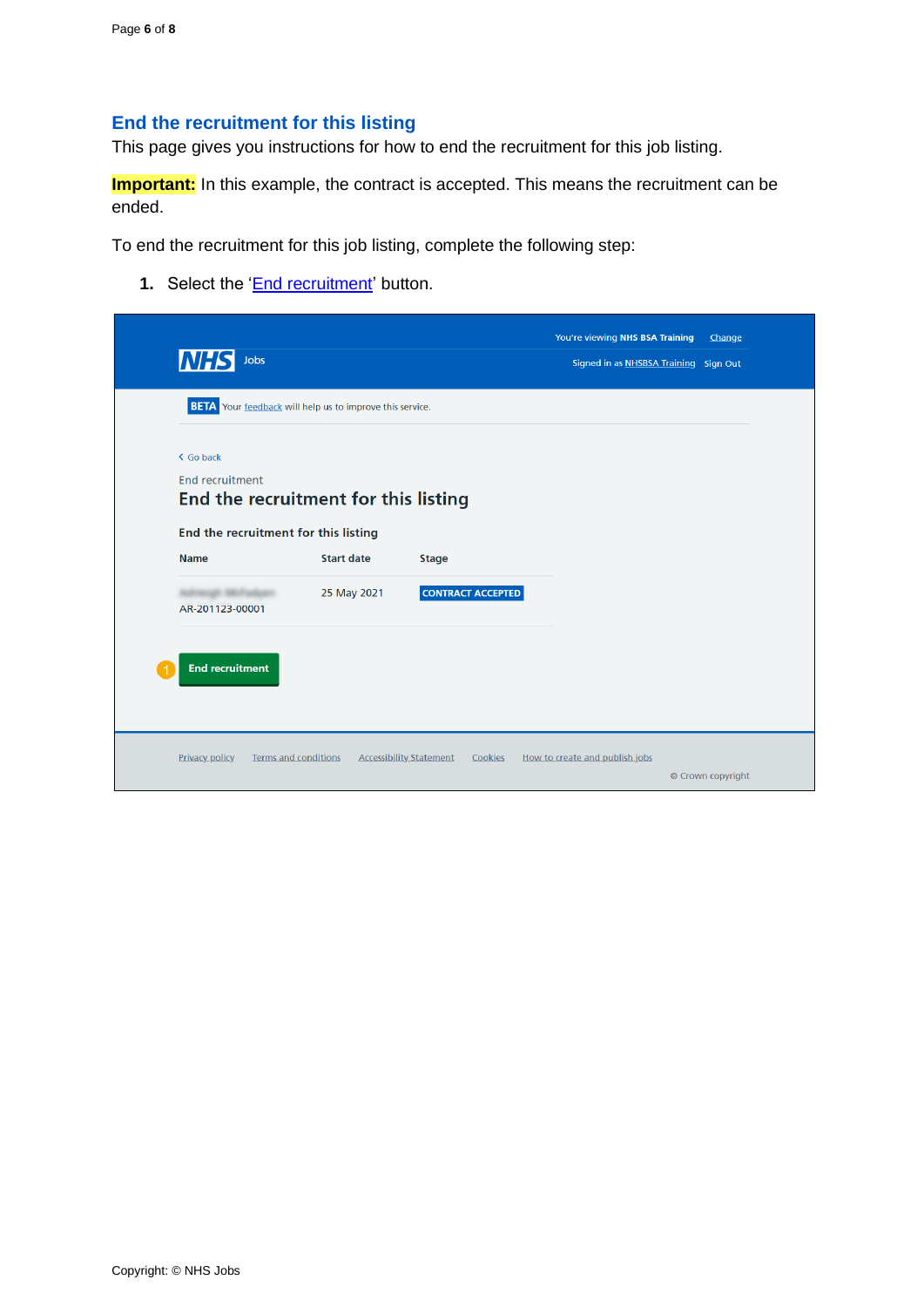#### <span id="page-6-0"></span>**Are you sure you want to end recruitment for this listing?**

This page gives you instructions for how to confirm if you want to end the recruitment for this listing.

To confirm if you want to end the recruitment for this listing, complete the following steps:

- **1.** Select an answer:
	- ['Yes'](#page-7-0)
	- 'No'
- **2.** Select the 'Save' button.

| <b>NHS</b><br>Jobs                                                                                | You're viewing NHS BSA Training<br>Signed in as NHSBSA Training Sign Out | Change            |
|---------------------------------------------------------------------------------------------------|--------------------------------------------------------------------------|-------------------|
| <b>BETA</b> Your feedback will help us to improve this service.                                   |                                                                          |                   |
| < Go back                                                                                         |                                                                          |                   |
| <b>End recruitment</b><br>Are you sure you want to end recruitment<br>for this listing?           |                                                                          |                   |
| <b>No</b><br>Yes                                                                                  |                                                                          |                   |
| <b>Save</b>                                                                                       |                                                                          |                   |
|                                                                                                   |                                                                          |                   |
| <b>Terms and conditions</b><br><b>Privacy policy</b><br><b>Accessibility Statement</b><br>Cookies | How to create and publish jobs                                           | © Crown copyright |

If you don't want to end the recruitment for this listing, you've reached the end of this user guide.